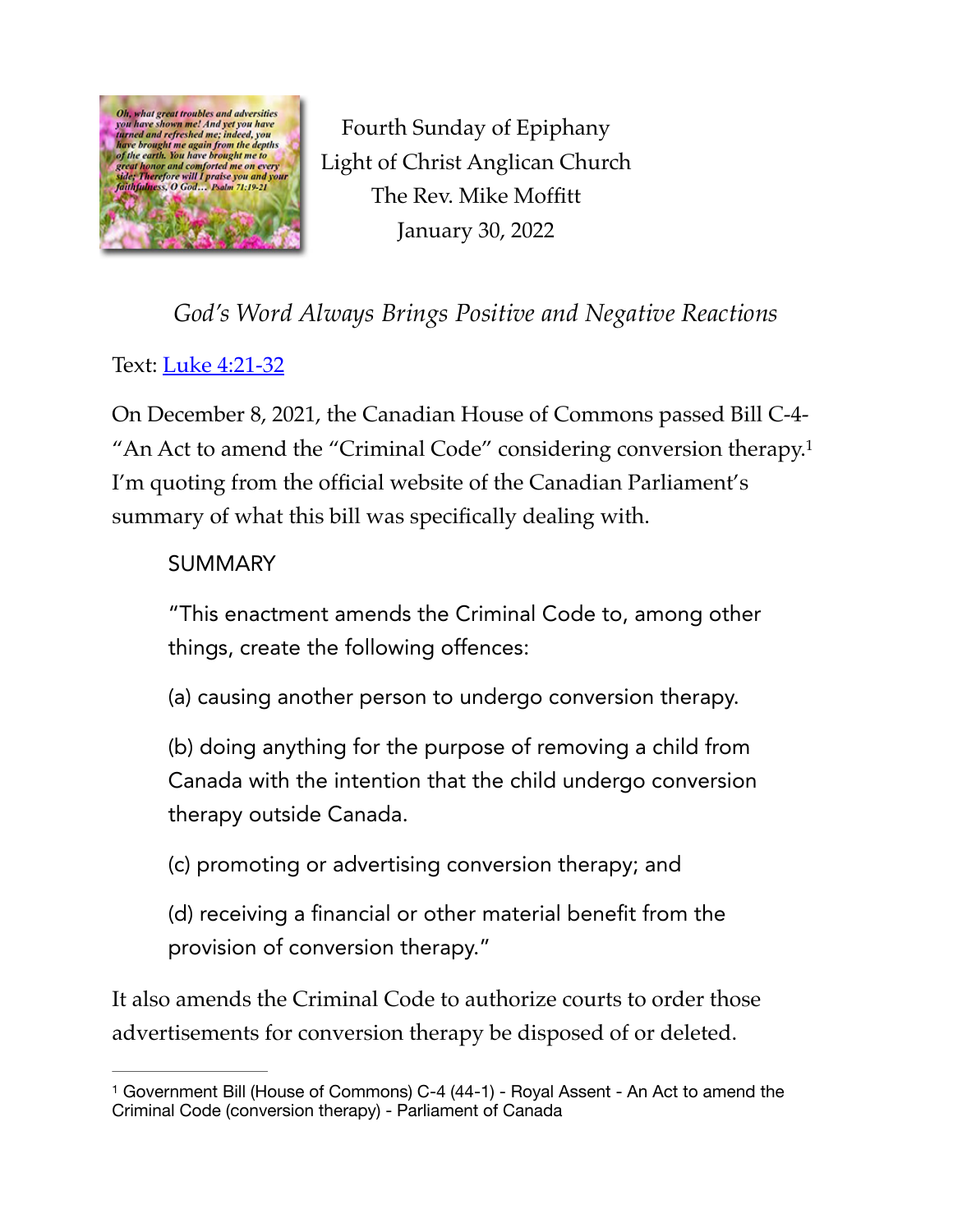## Preamble

"Whereas conversion therapy causes harm to the persons who are subjected to it;

Whereas conversion therapy causes harm to society because, among other things, it is based on and propagates myths and stereotypes about sexual orientation, gender identity and gender expression, including the myth that heterosexuality, cisgender gender identity, and gender expression that conforms to the sex assigned to a person at birth are to be preferred over other sexual orientations, gender identities and gender expressions;

And whereas, in light of those harms, it is important to discourage and denounce the provision of conversion therapy in order to protect the human dignity and equality of all Canadians;

Now, therefore, Her Majesty, by and with the advice and consent of the Senate and House of Commons of Canada, enacts as follows:"

It goes on to describe in detail what this new criminal code covers. I won't take the time to describe that, but I will read you the response in a letter published by Liberty Coalition Canada, a group of Evangelical pastors:

This bill's wording is sufficiently broad to allow for the criminal prosecution of Christians who would speak biblical truth into the lives of those in bondage to sexual sins like homosexuality and transgenderism... Even a mother or father who offers their children freedom from sexual sin through repentance and faith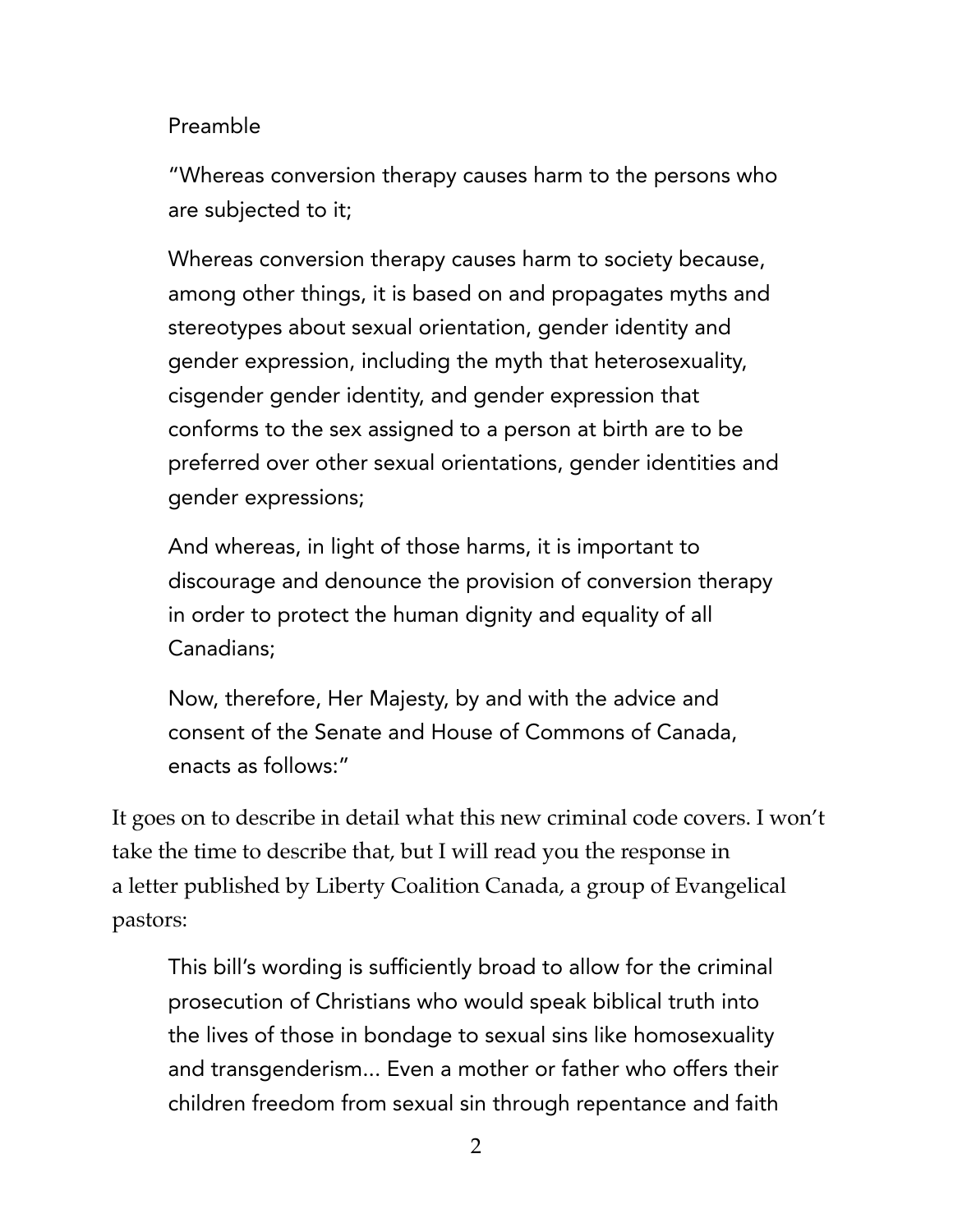in the gospel of Jesus Christ  $(1$  Corinthians  $6:9-11$ ) could be threatened with five years in jail.

The letter continues with a rebuke of Members of Parliament, who unanimously rushed Bill C-4 through the House of Commons last month without any debate or public input:

Our King and Head is greatly displeased with our MPs for their sinful disregard for the spiritual and eternal well-being of Canadians. But it is important to note that they have also committed high blasphemy by referring to biblical teaching as 'myths' in this legislation. We all must therefore tremble to consider what terrifying judgments will be visited upon our nation for this bold gesture of hatred towards the most high God.[2](#page-2-0)

<span id="page-2-1"></span>Many of you have probably been reading about what is happening in Finland. In Finland a Pastor and a member of Parliament are being put on trial for their faith.

This is huge news for all Christians around the world as this surely will not stay in Finland but will spread across the globe if we do not stand firm in our faith and raise Christ up to a raging world.

Perhaps what is even more concerning is what the charges are concerned with. I am quoting from an article from the "Freedom First Network."

Their alleged crimes in a country that claims to guarantee freedom of speech and religion include tweeting a picture of a Bible verse. Potential penalties if they are convicted include fines and up to two years in prison.

<span id="page-2-0"></span><sup>&</sup>lt;sup>[2](#page-2-1)</sup> January 16 is Biblical Sexuality Sermon Sunday (campaignlifecoalition.com)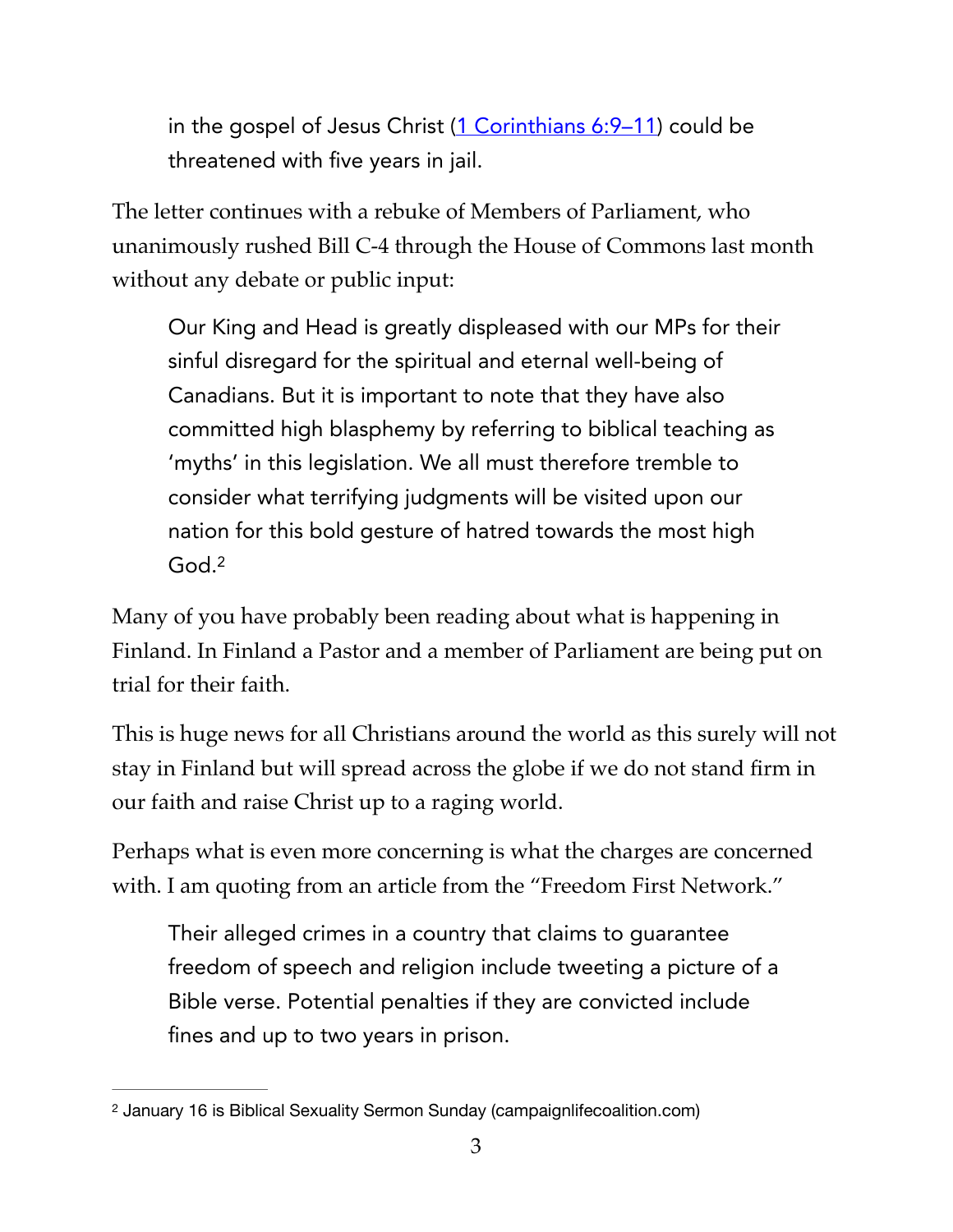They are being charged with "hate speech" for respectively writing and publishing a 24-page 2004 booklet that explains basic Christian theology about sex and marriage, which reserves sex exclusively for within marriage, which can only consist of one man and one woman, for life. The Finnish prosecutor claims centuries-old Christian teachings about sex "incite hatred" and violate legal preferences for government-privileged identity groups.[3](#page-3-0)

<span id="page-3-1"></span>I wanted to begin with these two examples of what is going on with our neighbors in the North (Canada) and in Finland, even though I could spend more time this morning with other equally egregious examples from around the world. *Christianity Today* in the January 13, 2021 edition wrote an article entitled, "The 50 Countries Where It's Most Dangerous to Follow Jesus in 2021." The truth is that we should not be surprised or shocked by the recent events that I mentioned. We should remember that in all of history those who choose to follow the Lord Jesus Christ always came under attack by those who follow the prince of darkness, usually unknowingly.

In our Old Testament reading from <u>Jeremiah 1:4–10</u> we see the young Jeremiah assuring God that he was not the right man to be a prophet, *"Ah, Lord God! Behold, I do not know how to speak, for I'm only a youth."* He was likely in his late teens or early 20's but was old enough to realize that earlier prophets in Judah and Israel were not received that well, but usually were killed. He probably suspected that he would not be the exception to the rule. However, it was clear that God would not let him refuse the calling upon his life. Listen again to verses 7–9;

<span id="page-3-0"></span><sup>&</sup>lt;sup>[3](#page-3-1)</sup> Finland Puts Christianity On Trial As The Bible Gets Called Hate Speech – Freedom First **Network**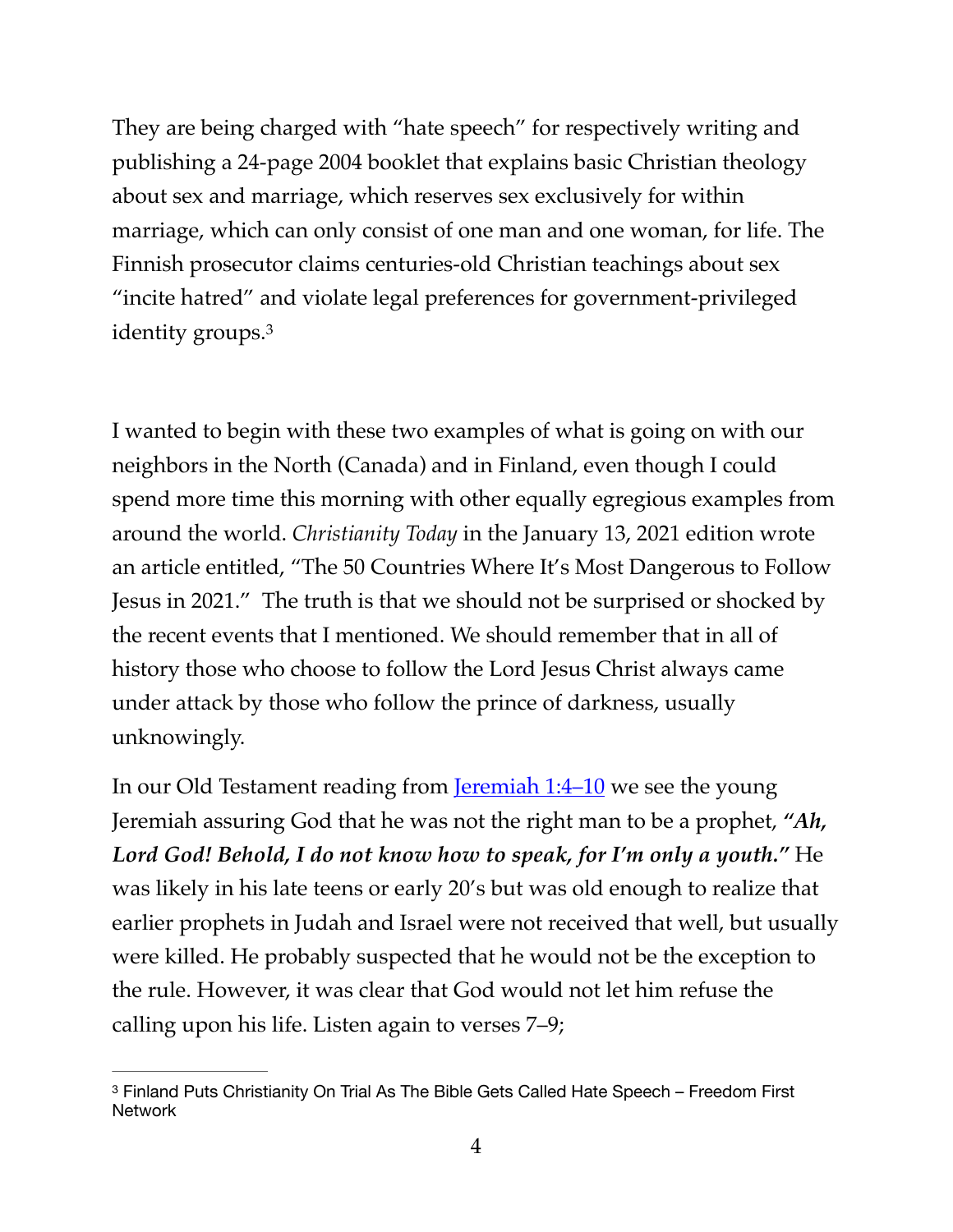*But the Lord said to me, "Do not say, 'I am only a youth'; for to all to whom I send you, you shall go, and whatever I command you, you shall speak. Do not be afraid of them, for I am with you to deliver you, declares the Lord." Then the Lord put out his hand and touched my mouth. And the Lord said to me, "Behold, I have put my words in your mouth. See I have set you this day over nations and over kingdoms, to pluck up and to break down, to destroy and to overthrow, to build and to plant."* 

Talk about not feeling qualified. In truth Jeremiah suffered all kinds of abuse and was not only ignored but also mistreated by those to whom he brought God's message—persecuted by those he was trying to guide and save.

I love the honest relationship that he had with God. He was obedient but sometimes he just had enough. Listen to his complaint to God in Jeremiah 20:7–10;

*O Lord, you have deceived me, and I was deceived; you are stronger than I, and you have prevailed. I have become a laughingstock all the day; everyone mocks me. For whenever I speak, I cry out, I shout, "Violence and destruction!" For the word of the Lord has become for me a reproach and derision all day long. If I say, "I will not mention him, or speak any more in his name," there is in my heart as it were a burning fire shut up in my bones, and I am weary with holding it in, and I cannot. For I hear many whisperings. Terror is on every side! "Denounce him! Let us denounce him!" say all my close friends, watching for my fall.*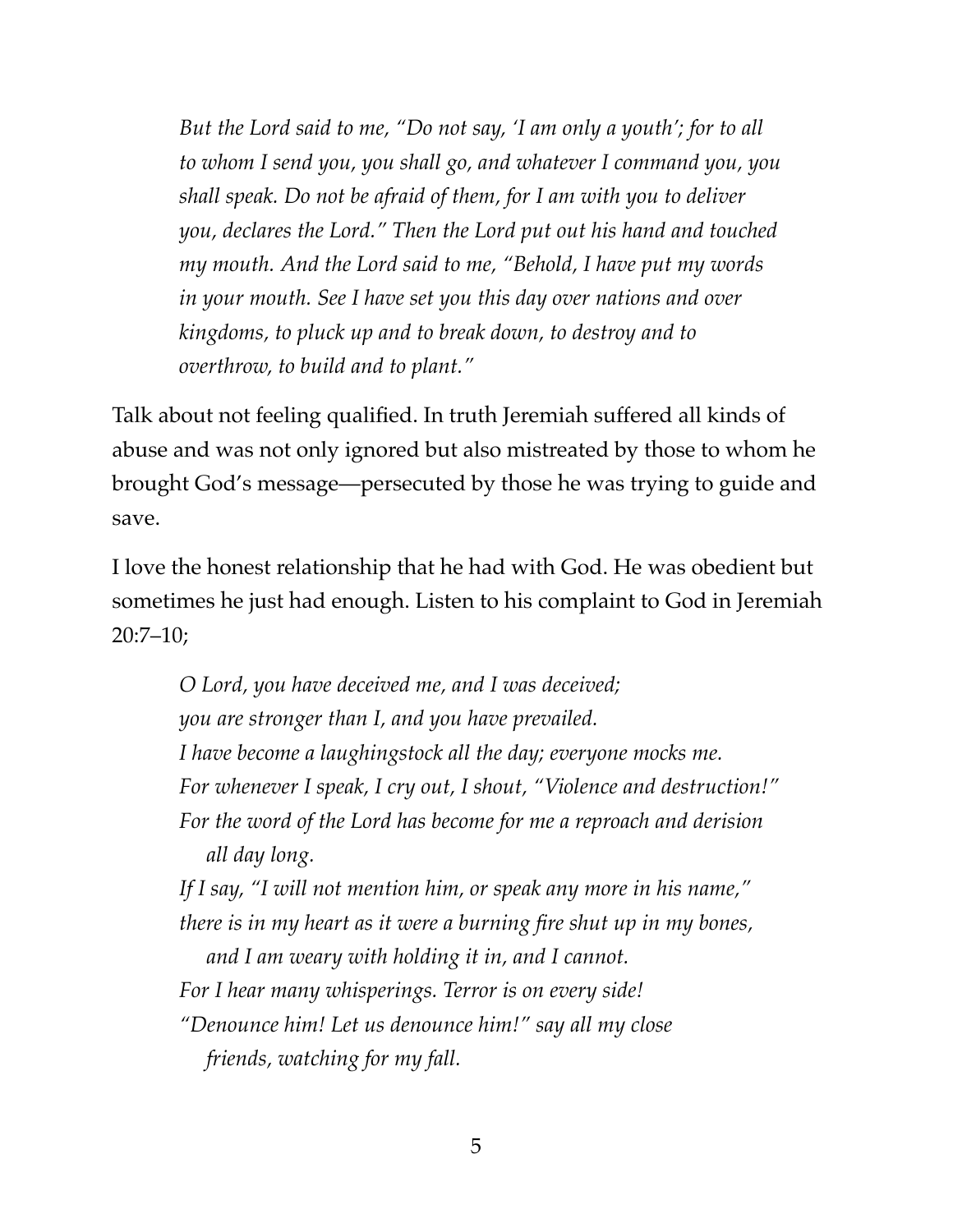*"Perhaps he will be deceived; then we can overcome him and take our revenge on him."* 

The title "the weeping prophet" is frequently ascribed to Jeremiah, but his tears are not merely born out of frustration but oddly enough are primarily a revelation of his love for his people. Some have suggested it was evidence of inner weakness and loneliness, but I think it ran much deeper and was a result of grieving for the spiritual state of God's chosen people. Even though Jeremiah often complained about his life as God's prophet or condemned his adversaries, we shouldn't place much emphasis on them. He did as the Lord commanded him, even when he really didn't want to.

The later comparison made between him and Jesus in [Matthew 16:14](https://www.biblegateway.com/passage/?search=Matthew+16:13%E2%80%9315&version=ESV) shows us that his reputation must have included the attribute of courage as well as tenderness. He remained what the Lord made of him in Jeremiah 1:18, *"a fortified city, an iron pillar and a bronze wall to stand against the whole land—against the kings of Judah, its officials, its priests and the people of the land".*

F.B. Huey in his commentary of Jeremiah suggests,

<span id="page-5-1"></span>Evaluated by most standards of success, Jeremiah was an abysmal failure. Judged by God's standards, however, he stood and stands tall. He remained faithful. The great rulers of Jeremiah's day – Ashurbanipal, Nebuchadnezzar, Neco, and Hophra – have largely been forgotten. Their influence is nil. Whereas Jeremiah's name and influence remain because of his obedience to God's will for him[.4](#page-5-0)

<span id="page-5-0"></span><sup>&</sup>lt;sup>[4](#page-5-1)</sup> Huey, F. B. Jeremiah, Lamentations. Vol. 16. The New American Commentary. Nashville: Broadman & Holman Publishers, 1993. P.24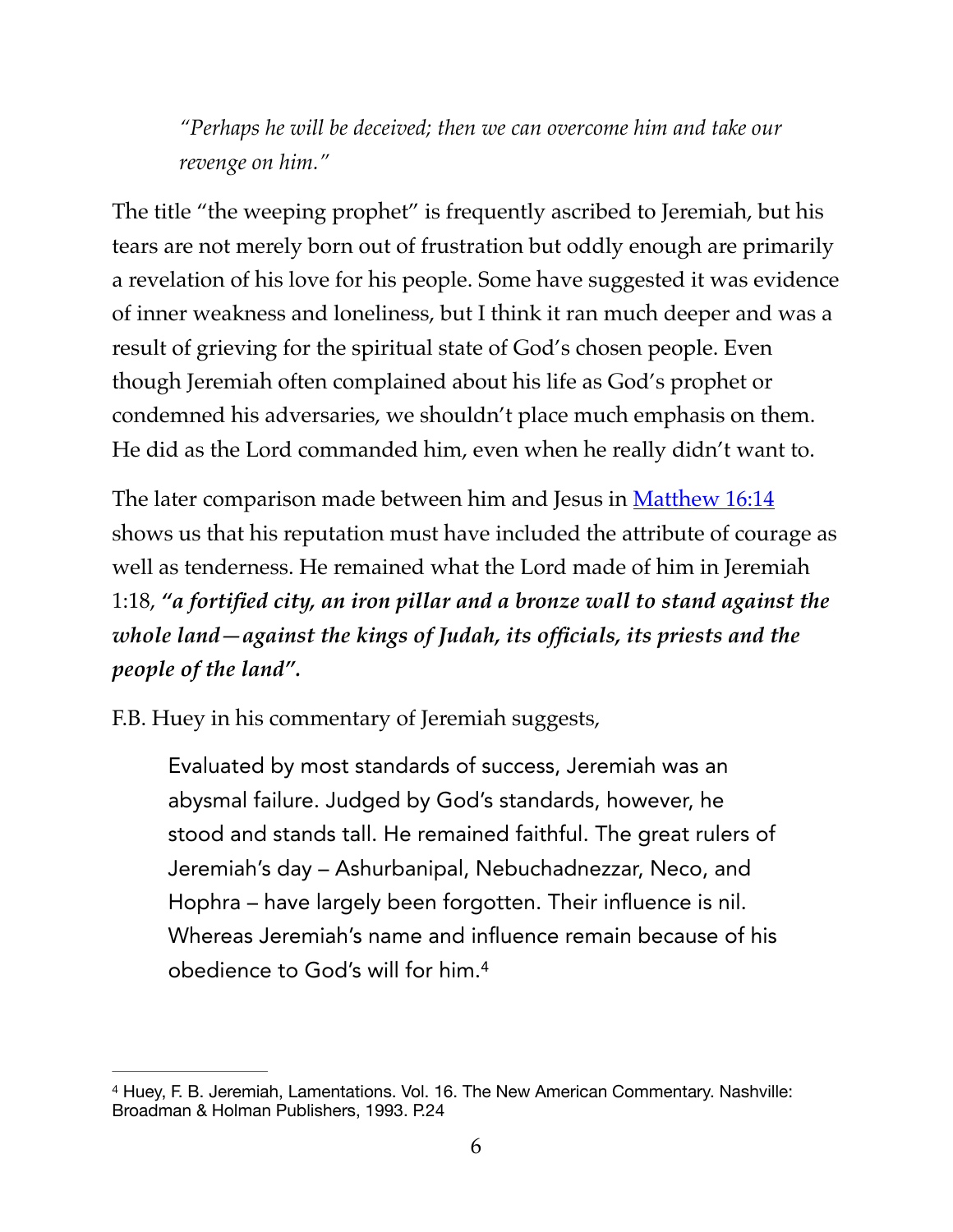Let's turn now to our Gospel reading from <u>[Luke 4:21–32](https://www.biblegateway.com/passage/?search=Luke+4:21%E2%80%9332&version=ESV)</u>. Last week we considered Jesus returning to His hometown of Nazareth, and His teaching in the synagogue there.

As a reminder listen to Luke 4:17–21,

*And the scroll of the prophet Isaiah was given to him. He unrolled the scroll and found the place where it was written, "The Spirit of the Lord is upon me, because he has anointed me to proclaim good news to the poor. He has sent me to proclaim liberty to the captives and recovering of sight to the blind, to set at liberty those who are oppressed, to proclaim the year of the Lord's favor."*

*And he rolled up the scroll and gave it back to the attendant and sat down. And the eyes of all in the synagogue were fixed on him. And he began to say to them, "Today this Scripture has been fulfilled in your hearing."* 

That is where we will begin this morning. As I pointed out last week, Jesus' claim that *"today this scripture is fulfilled in your hearing"* was a very bold statement that places both listeners and readers in the position of having to make a choice.

I mentioned last week that for those looking to God for hope, Jesus was the answer. To respond to God, one must be open to him. For those in need of God, Jesus has a message of good news. Luke loves to emphasize that a potential audience for this message can be found among the poor. His social concern expresses itself fully through the details of what Jesus said at the synagogue—details the other Gospels lack. But this social concern is concerned with spiritual realities, not political ideologies.

Jesus was claiming to be the fulfillment of **Isaiah 61:1–2** where God would come to His people and bring them out of exile into a time of tremendous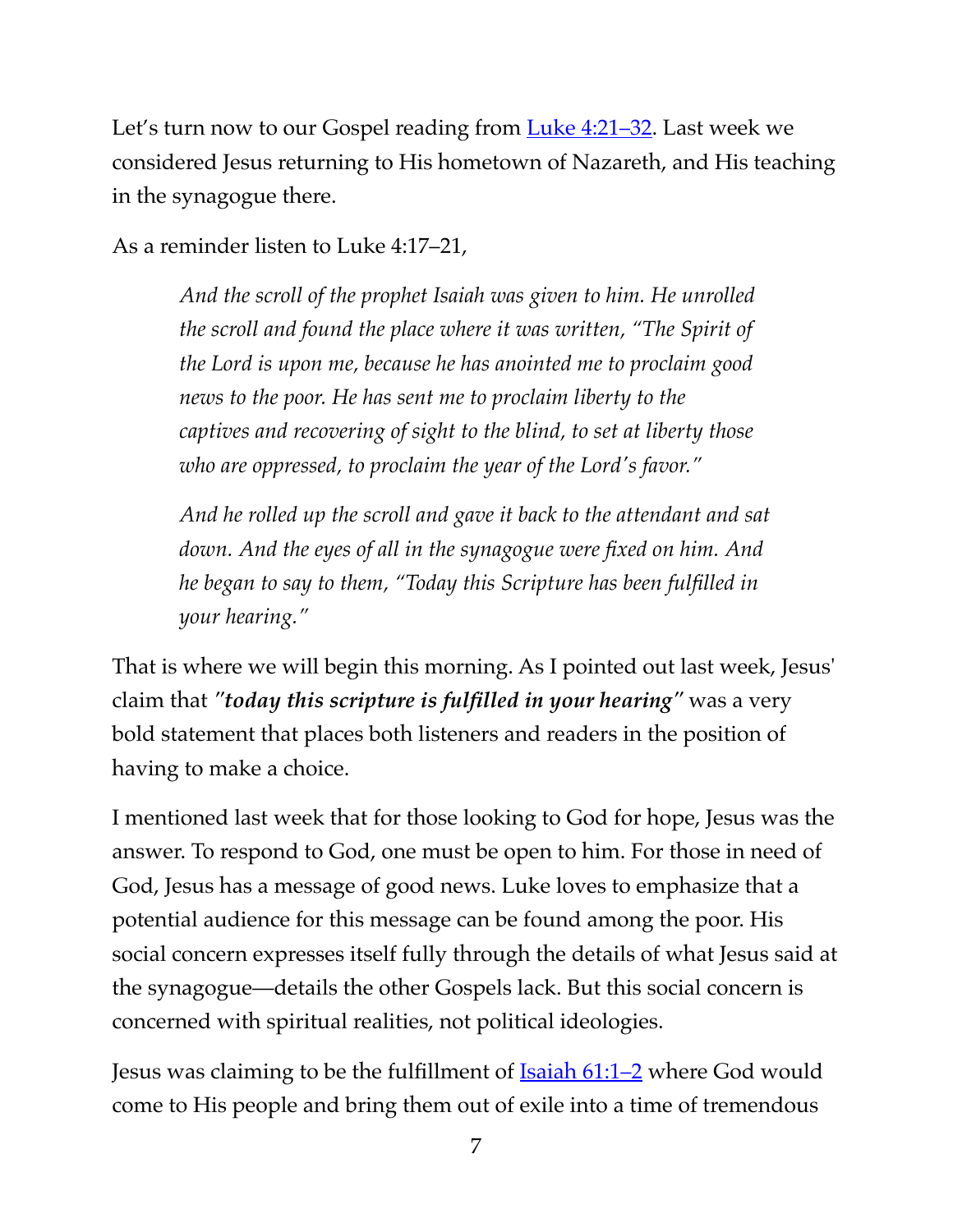blessings. If He was telling the truth then this was indeed good news because they were promised to have God's favor once again as His chosen people. Had they learned the lessons of what happened when they turned away from God's laws to worship other gods, that were made of wood, metal, or stone? In other words they were not gods all. Would they see that they couldn't have one foot in a life where Jesus is Lord over all things while the other foot is firmly planted in the things of the world? It would be imperative that they understood, and it is for us today as well, that Jesus' teaching is not some ethical instruction detached from who He is. He is the one promised of God. Either he brings God's promises, or he doesn't. They would be forced to make the decision to follow Him or reject Him. That's true for us today too.

The crowd was probably taken back at the boldness of the claim; they were amazed and perplexed simultaneously. *"They spoke well of him and marveled at the gracious words that were coming from His mouth."* They recognized the man who had grown up in their midst, but this claim didn't seem to fit the one they knew.

So Luke writes of the question that was on everyone's mind, *"Isn't this Joseph's son? How could he be the promised one of God?"* Part of the revelation of Jesus' identity is that He knew their thoughts, so He responds to that. I wonder if that occurred to them. You'll notice that in the Gospels, when someone thinks and then Jesus responds, His words usually carry a rebuke (7:39, 49–50; 11:38–39).

Jesus replies in three ways. First, he cites a proverb that indicates that He knows that they want him to prove His claims by showing some miracle revealing His power and authority. They had probably heard about the miraculous things He had done in other places. Throughout the Scriptures when God moves in power or in a supernatural way there will usually still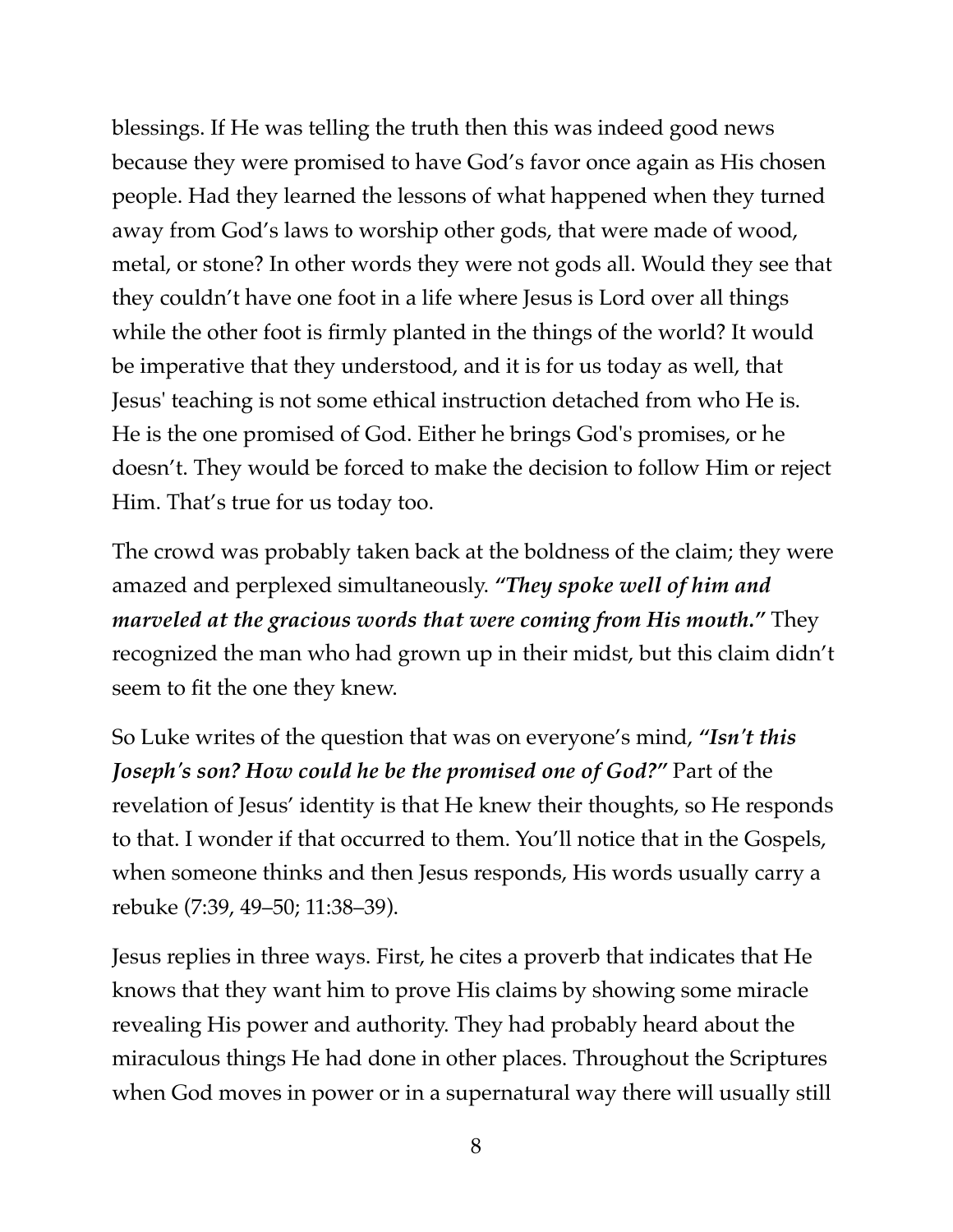be doubt. Miracles, as powerful a testimony as they are to the claims of Jesus, in the end are not persuasive to those who do not want to come to God. Later in Luke's gospel Jesus will point out in 16:31, *"If they do not listen to Moses and the Prophets, neither will they be convinced if someone should rise from the dead."* 

Those listening must be willing to hear the Word of God and receive it before they will see anything as God's work but will look for other explanations instead.

Second, Jesus quotes a celebrated adage, common among the Jews, that a prophet is not honored in his home town. However, that would also be true for the majority throughout Israel, the very people that claimed to be the children of God were blinded to the identity of their creator. This had always proven to be true as we saw earlier in Jeremiah, and Jesus knew that it would certainly be true of Him. This theme will surface continually in Luke and in the Book of Acts, also written by Luke. A perfect example is the words of Stephen in Acts 7:51–53.

*"You stiff-necked people, uncircumcised in heart and ears, you always resist the Holy Spirit. As your fathers did, so do you. Which of the prophets did your fathers not persecute? And they killed those who announced beforehand the coming of the Righteous One, whom you have now betrayed and murdered, you who received the law as delivered by angels and did not keep it."*

Immediately after Stephen said this to the High Priest and those within the Sanhedrin, they proved the truth of his charges by stoning him to death. God's message is often met with rejection. So Jesus' use of this proverb would also serve as a prediction that for many in Israel Jesus' ministry would follow this pattern.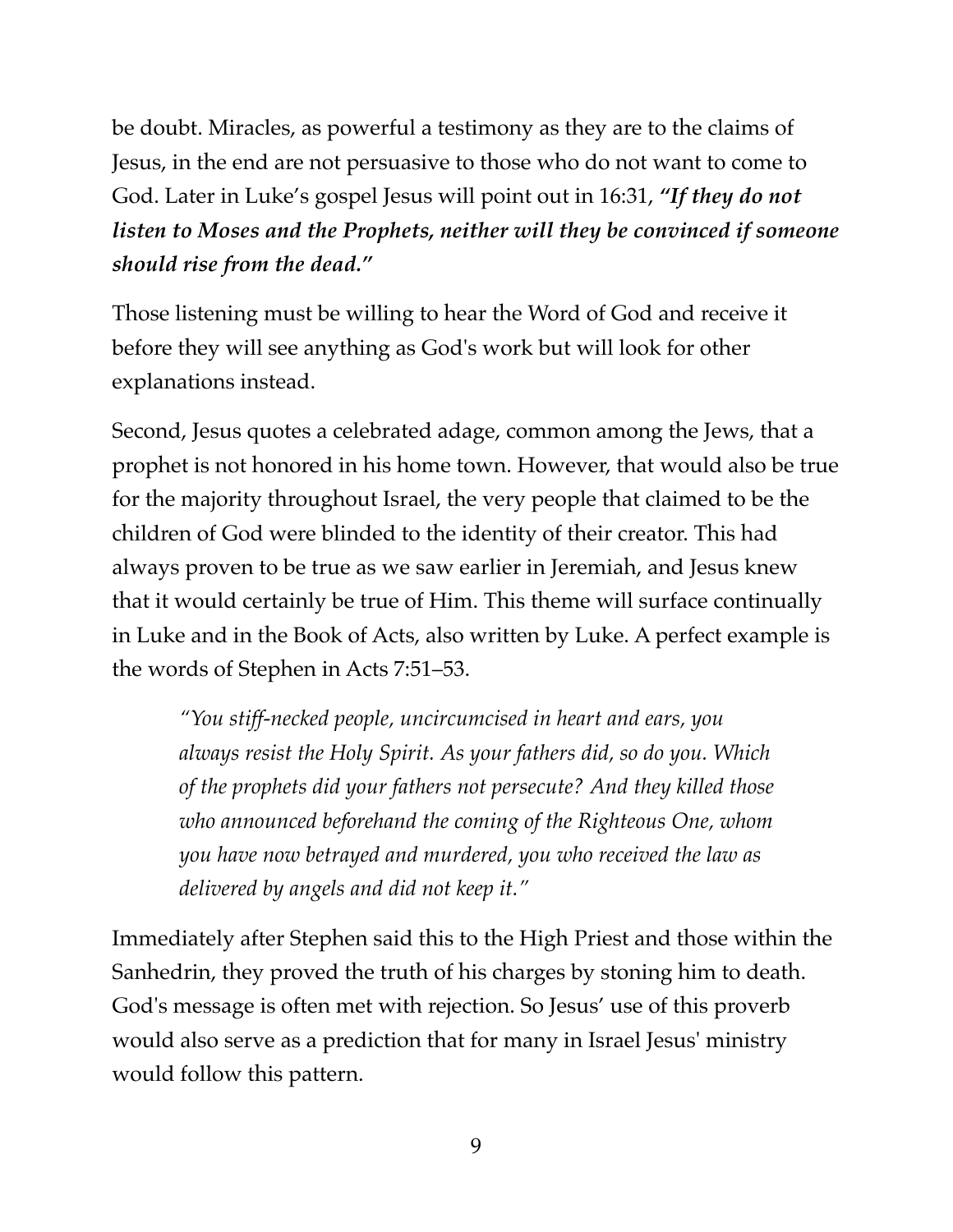Third, in Luke 4:25–27 Jesus recalls the history of Israel in the period of Elijah and Elisha ([1 Kings 17–18;](https://www.biblegateway.com/passage/?search=1+Kings+17-18&version=ESV) [2 Kings 5:1–14](https://www.biblegateway.com/passage/?search=2+Kings+5:1%E2%80%9314&version=ESV)). The history lesson is a warning, but also a story that they would have been very familiar with. That period was a low point in the nation's life when rejection of God was at an all-time high and idolatry and unfaithfulness were far more common than faithfulness and belief.

So God moved his works of mercy outside the nation into Gentile regions, as only a widow in Sidon and Naaman the commander of the Syrian Army experienced God's healing. The price of rejecting God's message is severe, so His mercy moved on to other nations.

It is foolish and dangerous to walk away from God's offer of deliverance, especially when you have entered into covenant with Him. Israel had been chosen by God to bring the revelation of Jehovah the Creator God of both the heavens and the earth to all the nations. When they turned away from this command, God revealed Himself by other means.

So in light of that, this exchange with those in His hometown reveals the challenge of Jesus' ministry but also carries with it the certain promise of tremendous blessing when received and the certain promise of eternal judgment if rejected.

It is really crucial to note that there has never been anyone in all of human history that had something to offer God that He needed. We are desperate for Him, so in His mercy He came to man in a way that he could relate to and yet men rejected the offer of an eternal relationship with the Lord of Glory.

Once again the crowd does not seize the opportunity to embrace with joy the coming of the Messiah, but instead responds with anger at Jesus' rebuke. The suggestion that Gentiles might be blessed while Israel reaps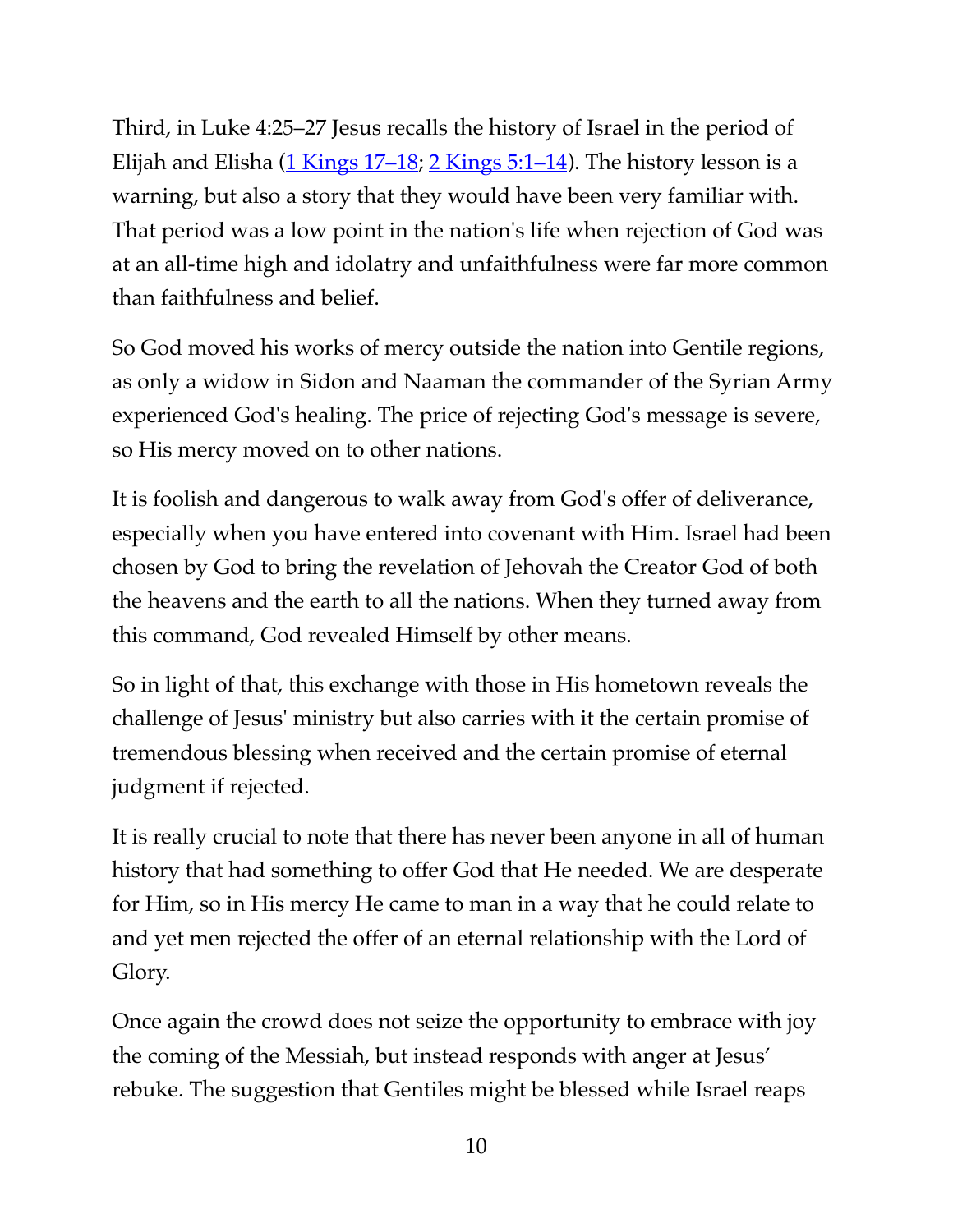nothing leaves them fuming. Just like their forefathers they wanted a king on their own terms who would restore Israel to prominence. The suggestion that Israel was accountable for their constant rejection of God and His messengers just wouldn't do.

The truth is that not much has changed over the past 2,000 years. People want God to pour out His blessings without submitting themselves to His holy Word in obedience. Often when tragedy strikes people complain that it proves that God is either not loving or likely doesn't exist. This is coupled with the frustration that they expect blessings while steadfastly ignoring God's word and commands.

The crowd's reaction was rage. Listen again to Luke 4:29–30,

*And they rose up and drove him out of the town and brought him to the brow of the hill on which their town was built, so that they could throw him down the cliff. But passing through their midst, he went away.* 

So Jesus departs, despite the crowd's efforts to seize him and remove him from the scene. I would love to know how Jesus just passed through their midst. There is something about Jesus as Lord that people can try to turn their back on and do away with him, but he will always be in their midst whether they realize it or not.

Darrell Bock in his IVP Commentary on the Gospel of Luke writes,

Opportunities for God's work are also opportunities for tragedy. That is what is pictured in Jesus' synagogue visit. The promise's arrival was a great, historic moment, an occasion to enter into God's rich blessing. But blessing refused is tragic. The crowd's response is the first of many moments of opportunity lost in the Gospel. It is another step in a paradise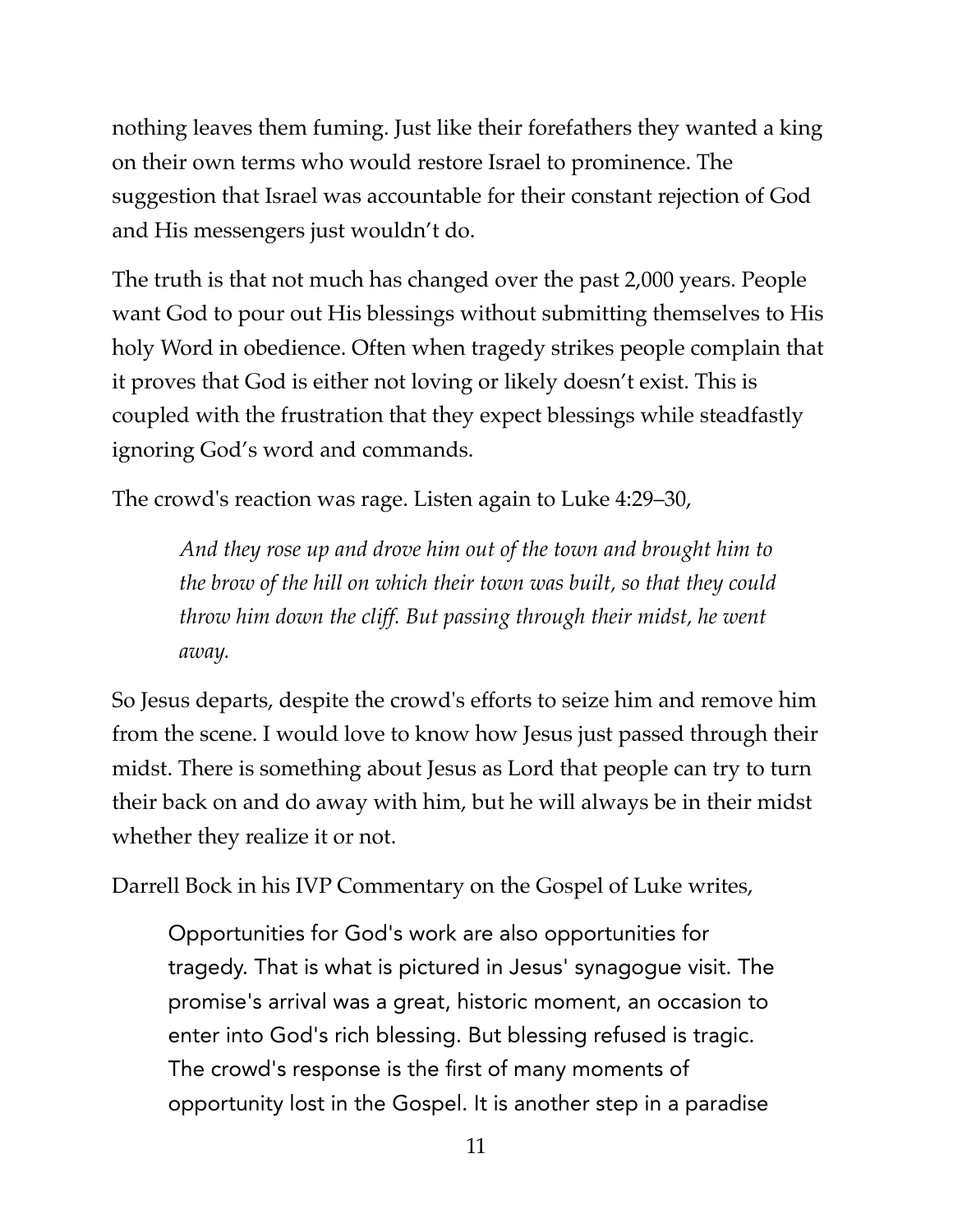<span id="page-11-1"></span>lost. The gospel brings a choice—and choice has consequences.[5](#page-11-0)

So in the last section of today's gospel Jesus leaves behind those in Nazareth who resented his claims and rebuke but in rage wanted to kill Him, so he goes down to Capernaum. Let's read Luke 4:31–32,

*And he went down to Capernaum, a city of Galilee. And he was teaching them on the Sabbath, and they were astonished at his teaching, for his word possessed authority.* 

In contrast to the Pharisees and teachers of the law who appealed to tradition and previous teachers, Jesus did not cite authorities, but spoke with His own authority. This difference from the way men usually taught in the synagogue amazed the people because they recognized that Jesus revealed a depth of understanding that moved their hearts. He spoke as one who knew their longing for God, and it was very compelling. It still is.

This lesson from Luke's gospel should give us an understanding of the insanity going on in this country, Canada, Finland and around the world. Jesus is offering relationship with those who will receive Him for who He is—the Lord of Glory. This requires that we bow before Him in repentance of sin and embrace Him as Lord. Then we follow Him according to His word in a new life with God.

At the same time the lord of darkness is continually offering a counterfeit gospel that offers fleshly pleasures and promises all the blessings of the world to those who will just reach out and take it. He has been telling that lie since the Garden of Eden and it always has led to disappointment, misery, and spiritual death, and it never even delivers on what was

<span id="page-11-0"></span><sup>&</sup>lt;sup>[5](#page-11-1)</sup> Jesus Preaches in Nazareth: The Time of Fulfillment Has Come (4:16-30) - IVP New Testament Commentary Series - Bible Gateway